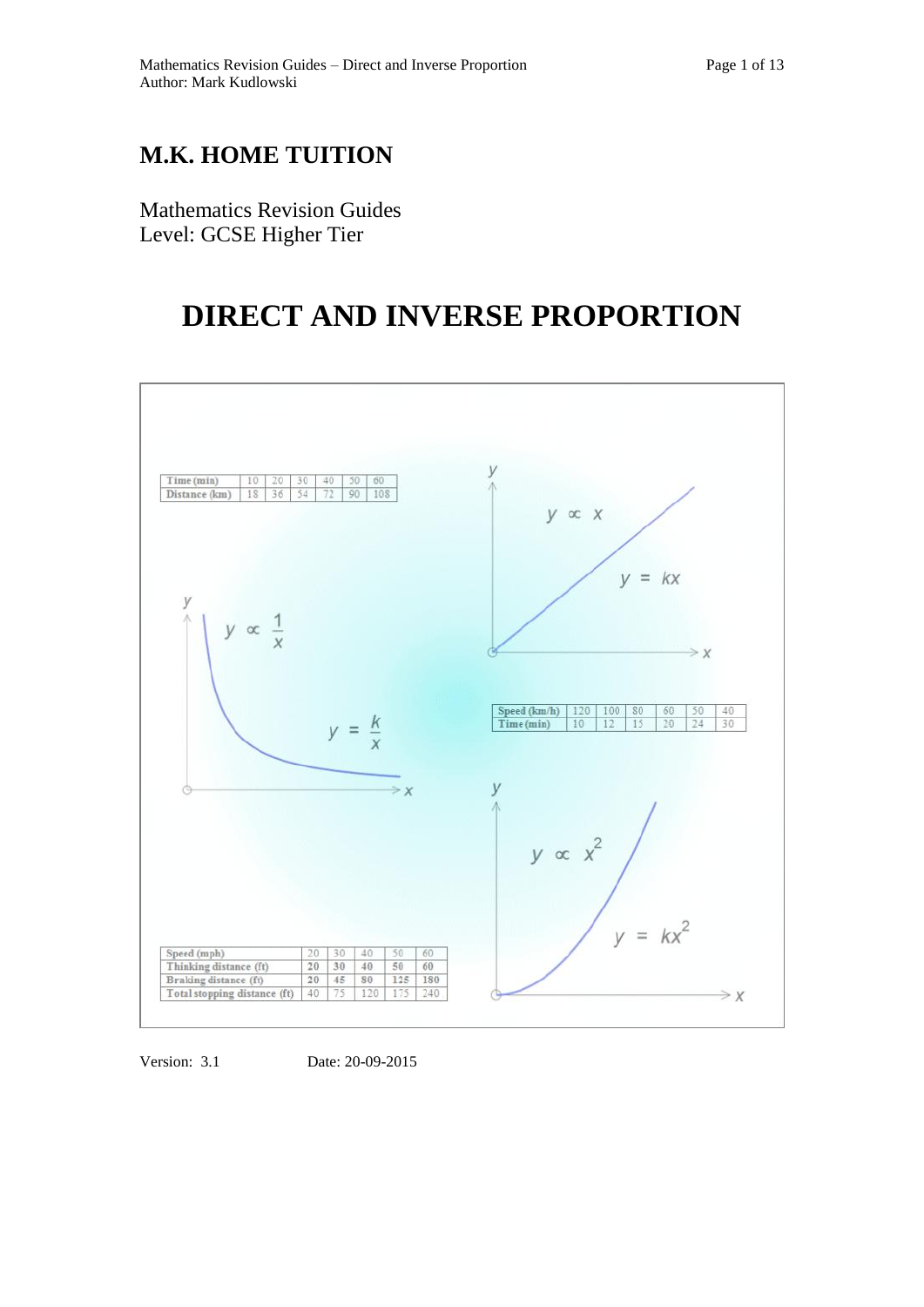### **DIRECT AND INVERSE PROPORTION.**

#### **Relationships between pairs of values.**

A driver is travelling at a constant speed on an 'ideal' road. His companion records the distance travelled over a series of time intervals.

| Time<br>$(\min)$       | $\epsilon$<br>ΙV | $\Delta$<br>∠∪ | ാറ<br>ЭU | 40                            | ◡              | یں<br>σU |
|------------------------|------------------|----------------|----------|-------------------------------|----------------|----------|
| m.<br>Distance<br>(km) | $\sqrt{2}$<br>*∿ | ◡◡             |          | $\overline{\phantom{a}}$<br>- | $\alpha$<br>٠. | 108      |

Looking at the results, there is a suggested link between the time taken and the distance covered. If the driver covers 18 km in 10 minutes, he will cover 36 km in 20 minutes and 54 km in 30 minutes.

If he spends **twice** the time driving, he will cover **twice** the distance; if he drives for **three times** longer, he will travel **three times** the distance.

We can say that the time taken and the distance covered are in **proportion** or **direct proportion**.

If  $x$  is the time taken and  $y$  is the distance covered, then we say:

 $y \propto x$  or  $y = kx$ .

The symbol  $\infty$  stands for "is proportional to" in the first expression; in the second one, *k* is a number termed the **constant of proportionality.**

The linear relationship between *x* and *y* can be shown graphically, as in the diagram on the right.



Here we can find *k* by dividing any of the distances by the corresponding time; for example 10 18 . This gives  $k = 1.8$  and hence  $y = 1.8x$  (The constant *k* here is the speed in km per minute).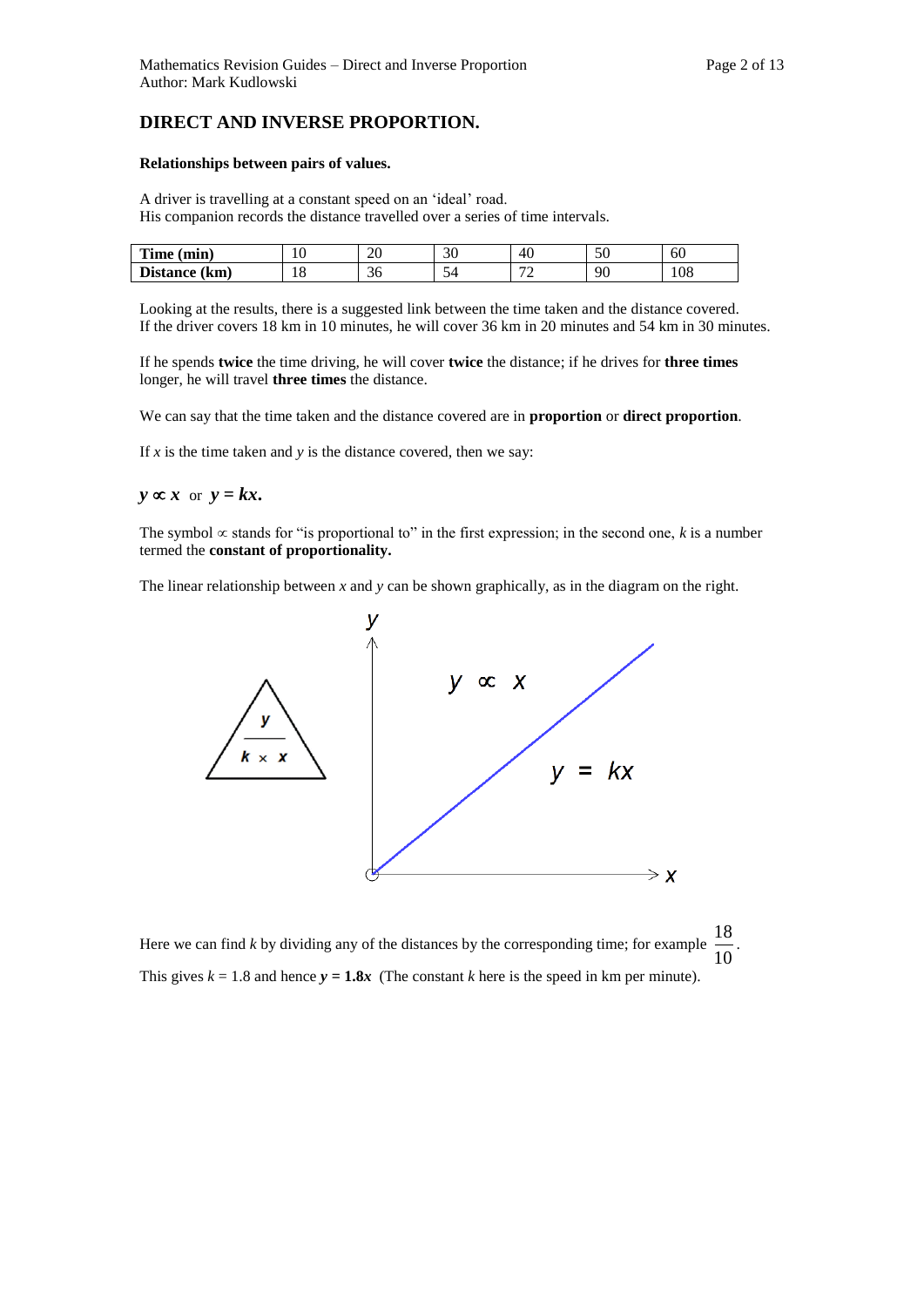#### **Inverse proportion,**  $y \propto 1/x$  or  $y = k/x$ .

The previous example was of direct proportion; this one will illustrate **inverse proportion**.

Another driver conducts a different experiment. This time, he travels for a fixed distance, but varies his speed and his companion records the time taken.

| (km/h)<br><b>Speed</b> | $\Omega$<br>1 Z.U | 100 | or<br>οv | 60                   | - 0<br>υc | 40 |
|------------------------|-------------------|-----|----------|----------------------|-----------|----|
| $-1$<br>Time (min)     | 10                | . . |          | $\Delta C$<br>$\sim$ | ∽<br>▱    | 30 |

This time we can spot a suggested link between the speed and the time taken, but the pattern is different from the last one.

If the driver takes 10 minutes to cover the distance at 120 km/h, he will take 20 minutes to cover the same distance at 60 km/h and 30 minutes to cover it at 40 km/h.

If he **halves** his speed, the time taken for him to cover the same distance is **doubled**. If he travels at **one-third** of his previous speed, the time taken is **tripled**.

We therefore say that the speed and the time taken are in **inverse proportion**.

If *x* is the speed and *y* the time taken, we say  $y \propto$ *x*  $\frac{1}{x}$  or  $y =$ *x k* **.** 



This time the relationship between *x* and *y* resembles the graph of  $y = 1/x$  for positive *x*.

We can find *k* by rearranging the formula as  $k = xy$ ; we multiply any of the time / speed combinations,

e.g. 
$$
120 \times 10
$$
, to obtain  $k = 1200$ . Hence here or  $y = \frac{1200}{x}$ .

The constant here is the distance travelled (20 km) multiplied by 60. The reason for this is that the times had been quoted in minutes rather than hours.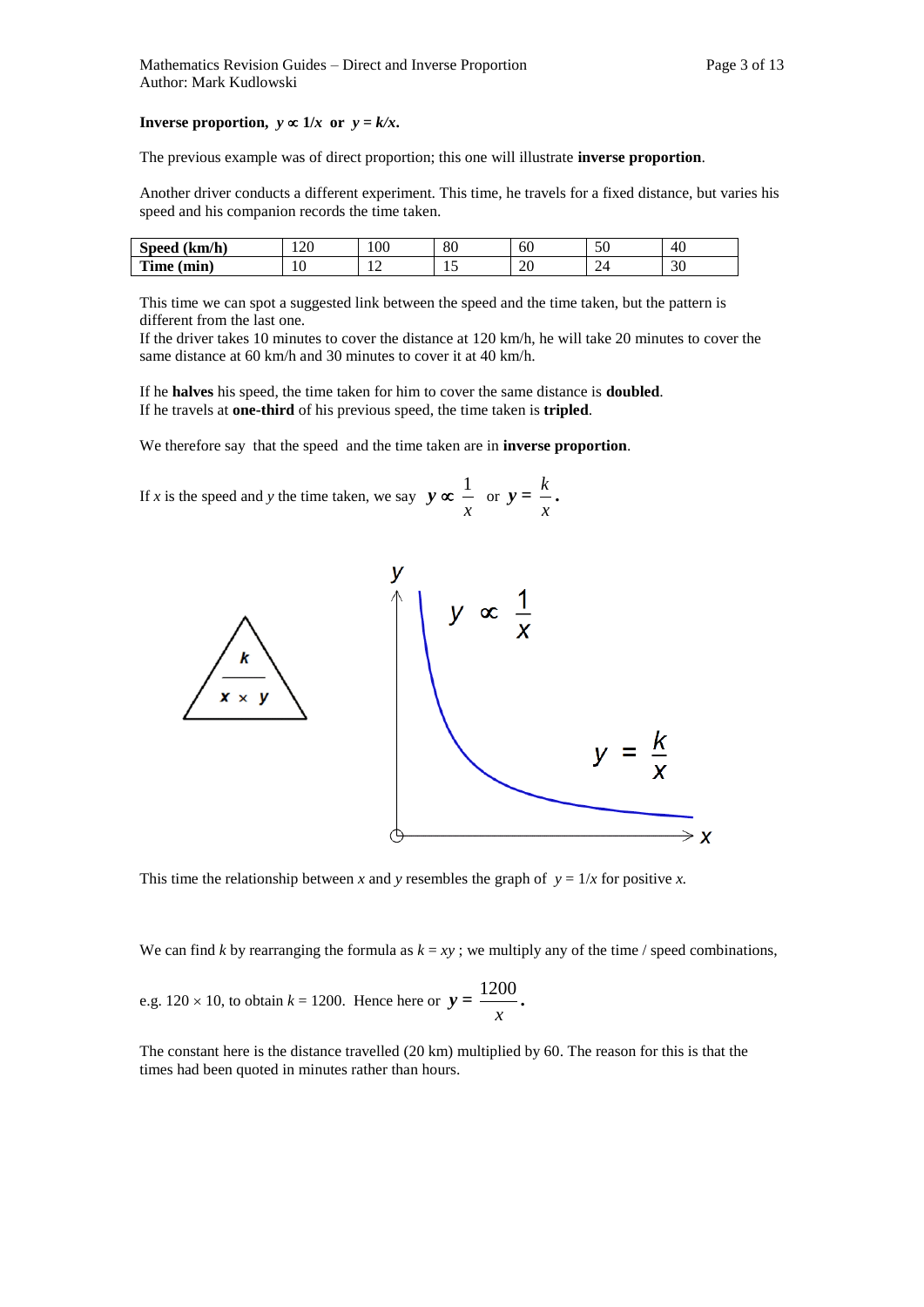**Example (1):** A runner trains on a jogging machine set to a constant speed and the readings are recorded as follows:

| m.<br>Time (min) |     |     |     | ⊥ ∪ |     |
|------------------|-----|-----|-----|-----|-----|
| Distance (m)     | 300 | 600 | 900 |     | 400 |

Find the proportional relationship between the time and the distance travelled. What is the constant of proportionality, and what does it represent? Also, fill in the missing values.

It can be seen that when the time is doubled, so is the distance , therefore the distance and time are in direct proportion.

If x is the time taken and y is the distance covered, then  $y \propto x$  or  $y = kx$ . Here we can find *k* by dividing (say) 300 by 2, giving  $k = 150$ . This is the speed in metres per minute.

Therefore when  $x = 10$ ,  $y = 10 \times 150 = 1500$  – the runner jogs for 1500 metres in 10 minutes. Similarly when  $y = 2400$ ,  $x =$ 150  $\frac{2400}{2400}$  or 16 – it take 16 minutes to cover 2400 metres.

**Example (2):** A tramline building project is running behind schedule, and the contractor needs to increase his workforce to bring the completion date forward, using this table for reference.

| <b>Workforce (persons)</b>     | 40 |    | 60 | 80 |  |
|--------------------------------|----|----|----|----|--|
| <b>Completion time (weeks)</b> |    | 20 |    |    |  |

Find the proportional relationship between the workforce numbers and the completion time. Give the constant of proportionality, and fill in the missing values.

As the workforce is **doubled** from 40 to 80 persons, the completion time is **halved** from 24 weeks to 12 weeks, and therefore we have inverse proportion.

If *x* is the workforce and *y* is the completion time, then  $y \propto$ *x*  $\frac{1}{x}$  or  $y =$ *x k* **.**

We can find *k* by re-expressing the relationship as  $xy = k$  and multiplying (for example) 48 by 20, to obtain  $k = 960$ .

When  $x = 60$  persons,  $y = \frac{k}{10} = \frac{360}{10} = 16$ 60  $=\frac{960}{10}=$ *x*  $\frac{k}{-} = \frac{960}{-} = 16$  days.

When  $y = 10$  days,  $x = \frac{k}{200} = 96$ 10  $=\frac{960}{10}=$ *y*  $\frac{k}{p} = \frac{960}{p} = 96$  persons.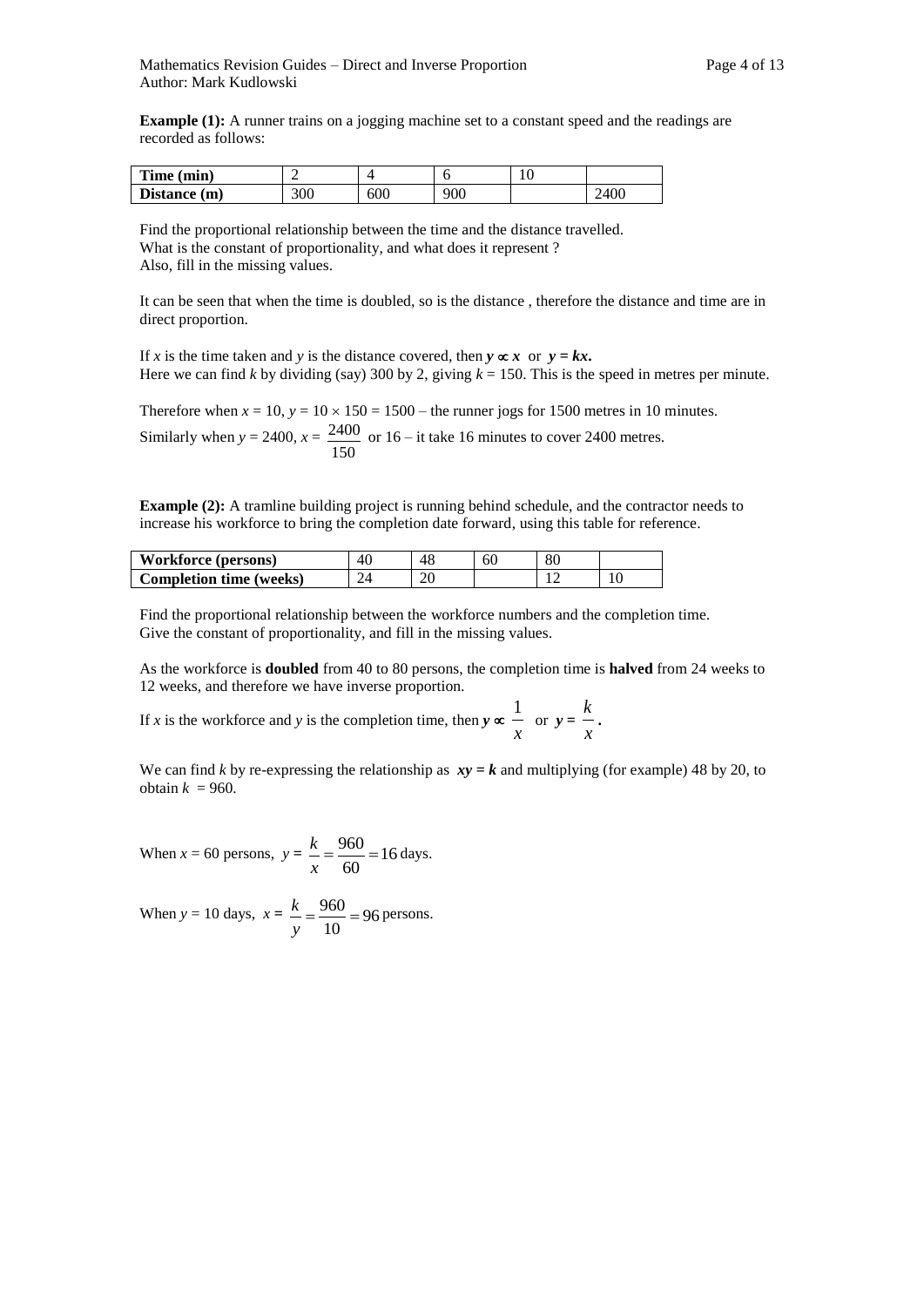**Example (3a):** Rick is an enthusiast for recorded music on vinyl and has been testing several turntables for mechanical accuracy, especially correct playback speed, as well as sound quality.

Rick tested one turntable by playing a piece and comparing the playback time with the stated time on the sleeve notes. He found that a piece that should have played for 4 minutes and 33 seconds at a playing speed of  $33\frac{1}{3}$  revolutions per minute actually played for 4 minutes and 20 seconds.

i) What type of proportional relationship exists between the playing speed and the playing time ? ii) Hence calculate the actual playing speed of the turntable.

i) If we increase the playing speed of a turntable, the time taken to play back the same amount of music will be reduced. The relationship is therefore one of inverse proportion.

ii) If *x* is the playing time and *y* is the turntable speed, then  $y \propto$ *x*  $\frac{1}{x}$  or  $y =$ *x*  $\frac{k}{k}$ , i.e.  $k = xy$ .

When the speed of the turntable is the correct one of  $33\frac{1}{3}$  revolutions per minute, the playing time is 4 minutes and 33 seconds or 273 seconds. Hence  $x = 273$ ,  $y = 33\frac{1}{3}$  and  $k = xy = 9100$ .

The actual playing time was 4 minutes and 20 seconds, or 260 seconds.

Hence when  $x = 260$  seconds,  $y = \frac{k}{x} = \frac{9100}{260} = 35$ .  $=\frac{9100}{240}$ *x k*

∴ The turntable rotated at **35 r.p.m.** 

**Example (3b):** Rick is also a piano tuner, and used his skills to test the speed of another turntable by playing along to a recorded piano piece, where the note A was tuned to 440 Hz. The turntable, however, played back that note of A at 422.4 Hz .

(The hertz (Hz) is a unit of musical pitch, or the frequency of a wave. In the case of sound, the greater the frequency, and the higher-pitched the sound.)

i) What type of proportional relationship exists between the playing speed and the note pitch ? ii) Hence calculate the actual playing speed of the turntable.

i) If we decrease the playing speed of a turntable, the pitch of the note at playback will also be reduced. The relationship is therefore one of direct proportion.

ii) If *x* is the note pitch and *y* is the turntable speed, then  $y \propto x$ , or  $y = kx$ , i.e.  $k =$ *x y* .

At the correct turntable speed of  $33\frac{1}{3}$  revolutions per minute, the note A is played back at 440 Hz.

Hence 
$$
x = 440
$$
,  $y = 33\frac{1}{3}$  and  $k = \frac{y}{x} = \frac{5}{66}$ .

The actual pitch of the note A as played on the turntable was 422.4 Hz, so here  $y = kx = 422.4 \times \frac{3}{66} = 32.$  $422.4 \times \frac{5}{11} =$ 

The turntable rotated at **32 r.p.m.**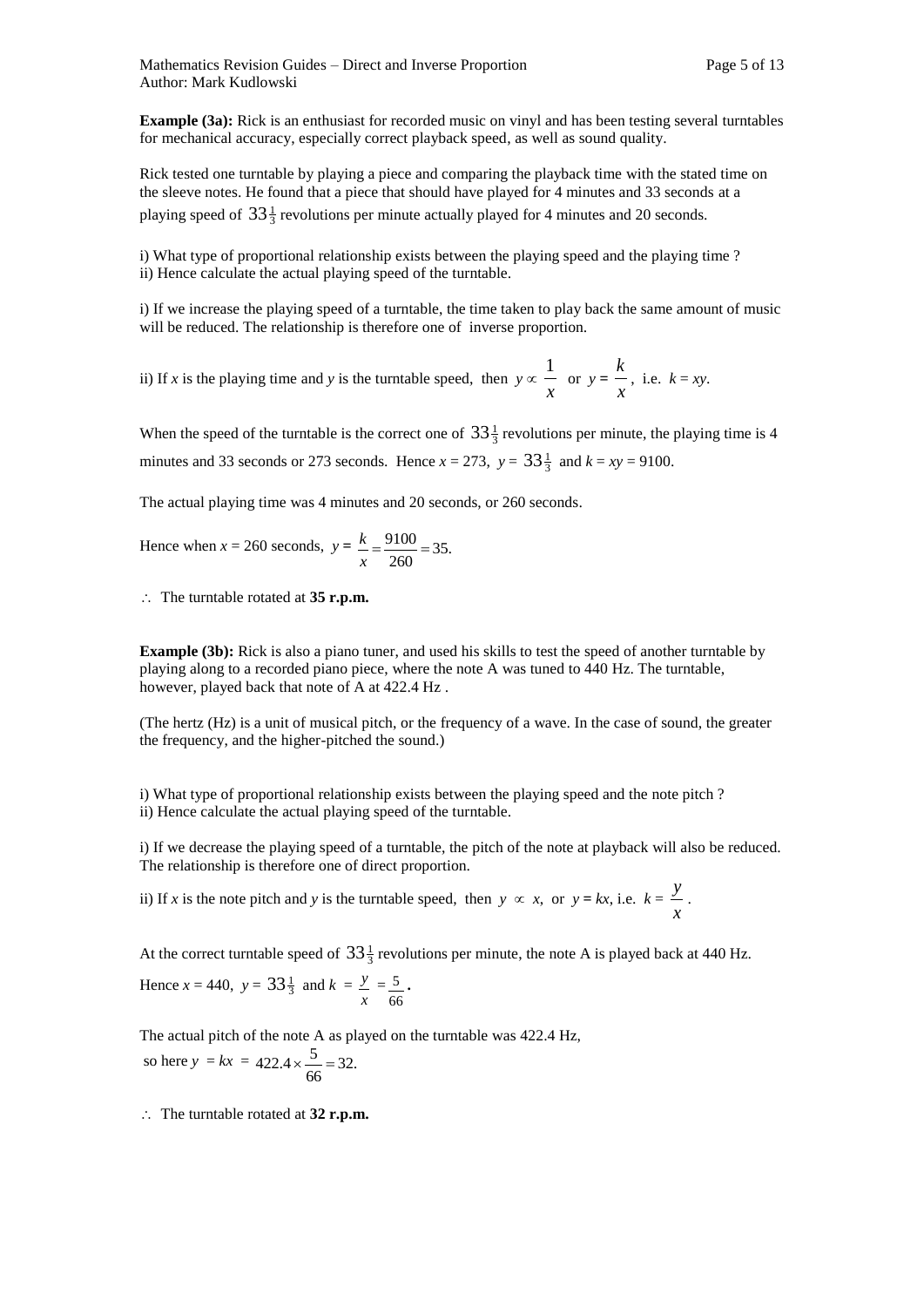#### **Other types of proportional relationship.**

**Square relationship,**  $y \propto x^2$  or  $y = kx^2$ .



The relationship between *x* and *y* now resembles the graph of  $y = x^2$  for positive *x*.

#### **Example (4a):**

The Highway Code uses the following values for the stopping distances of a vehicle at various speeds, as seen in this page from a vintage edition (copyright: HMSO). These distance values are still used today.

(Imperial measures used here.)

What type of proportional relationship can you see for:

i) the total overall stopping distance ? ii) the thinking distance ? iii) the braking distance ?



i) Total overall stopping distance

| Speed (mph)                  | 20 | 30                  | 40  | 50    | 60  |
|------------------------------|----|---------------------|-----|-------|-----|
| Total stopping distance (ft) | 40 | $\overline{ }$<br>ູ | 120 | 1 H E | 240 |

The values here appear to be directly proportional, since an increase in speed causes an increase in the total stopping distance. This relationship is not linear, though, because the total stopping distance at 40mph is not double that at 20 mph, for example.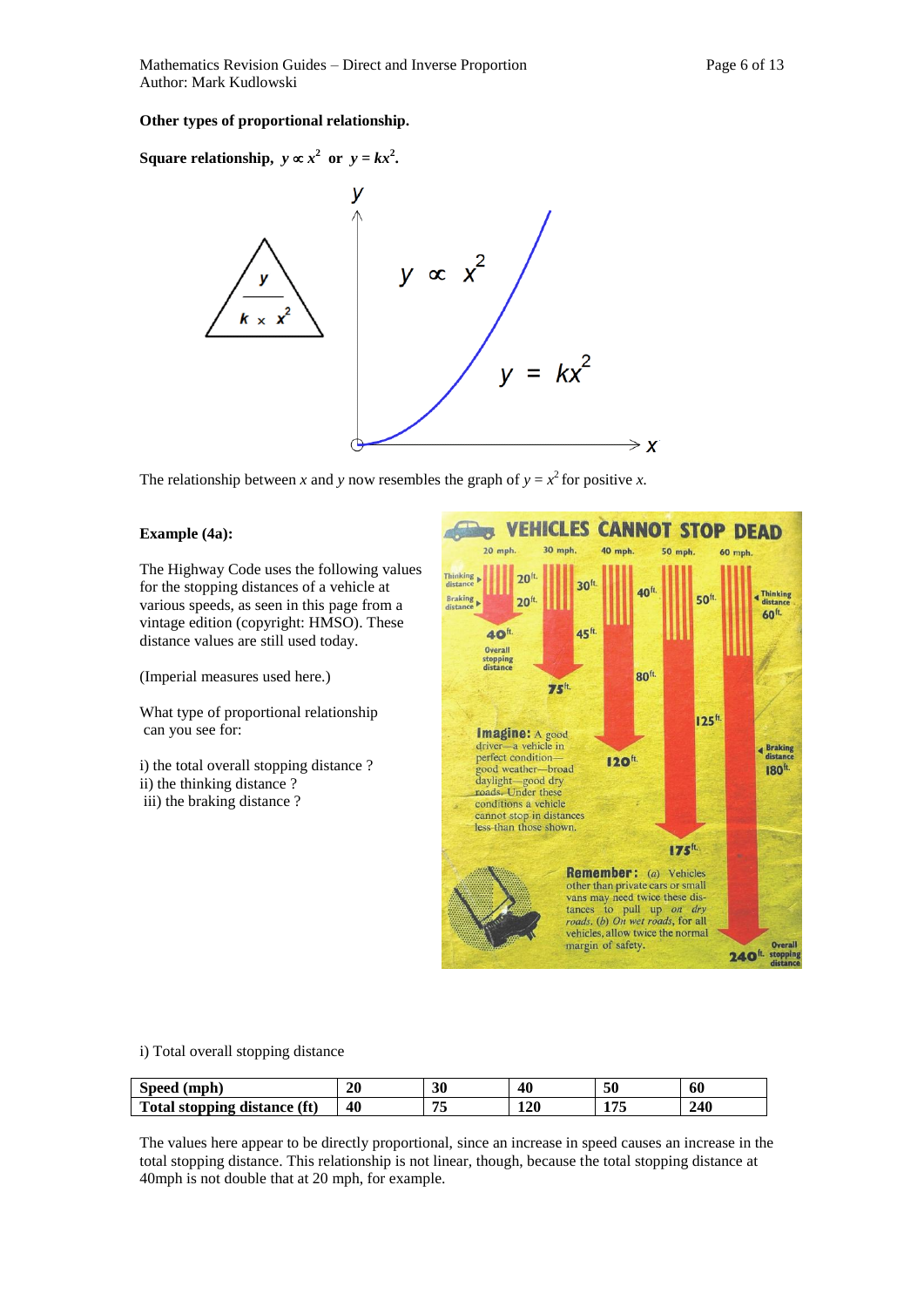The stopping distance is obtained by adding together the 'thinking distance' and the 'braking distance'. When those values are tabled separately, the relationships are more obvious.

ii) Thinking distance

| (mph)<br>Speed         | oc<br>ZU | oc | 41<br>۰. | $\epsilon$<br>οU | οU |
|------------------------|----------|----|----------|------------------|----|
| Thinking distance (ft) | 20       | 30 | 40       | 50               | 60 |

The thinking distance in feet can clearly be seen to be numerically equal to the speed in miles per hour, so we have an obvious direct proportional relationship with the constant of proportionality equal to 1.

iii) Braking distance

| Speed (mph)                  | 2τ | 31 | 40 | 50         | 60  |
|------------------------------|----|----|----|------------|-----|
| <b>Braking distance (ft)</b> | 20 | 43 | 80 | 175<br>143 | 180 |

With the braking distance, things are slightly more complicated. When the speed (in mph) is doubled from 20 to 40, the braking distance (in feet) is quadrupled from 20 to 80. When the speed is tripled (from 20 to 60 mph), the braking distance is increased from 20 to 180 feet - a factor of 9. This clearly suggests a 'square' relationship, i.e.  $y = kx^2$ .

**Example (4b):** Find the constant of proportionality relating the braking distance and the speed, and hence find the **total** stopping distance for a car travelling at 70 mph.

Since  $y = kx^2$ , we can rewrite the relationship as  $k = \frac{y}{x^2}$  $k = \frac{y}{z^2}$  and substitute one of the pairs of values in the table, such as  $x = 40$ ,  $y = 80$ . This gives 20 1 1600  $k = \frac{80}{1000} = \frac{1}{100}$ .

When the car is being driven at 70 mph, the thinking distance is 70 feet.

The braking distance can be given as  $\frac{1}{20} \times 70^2 = 245$ 20  $\frac{1}{2} \times 70^2 = 245$  feet.

 $\therefore$  The total stopping distance for a car driven at 70 mph is (70 + 245) feet or **315 feet.**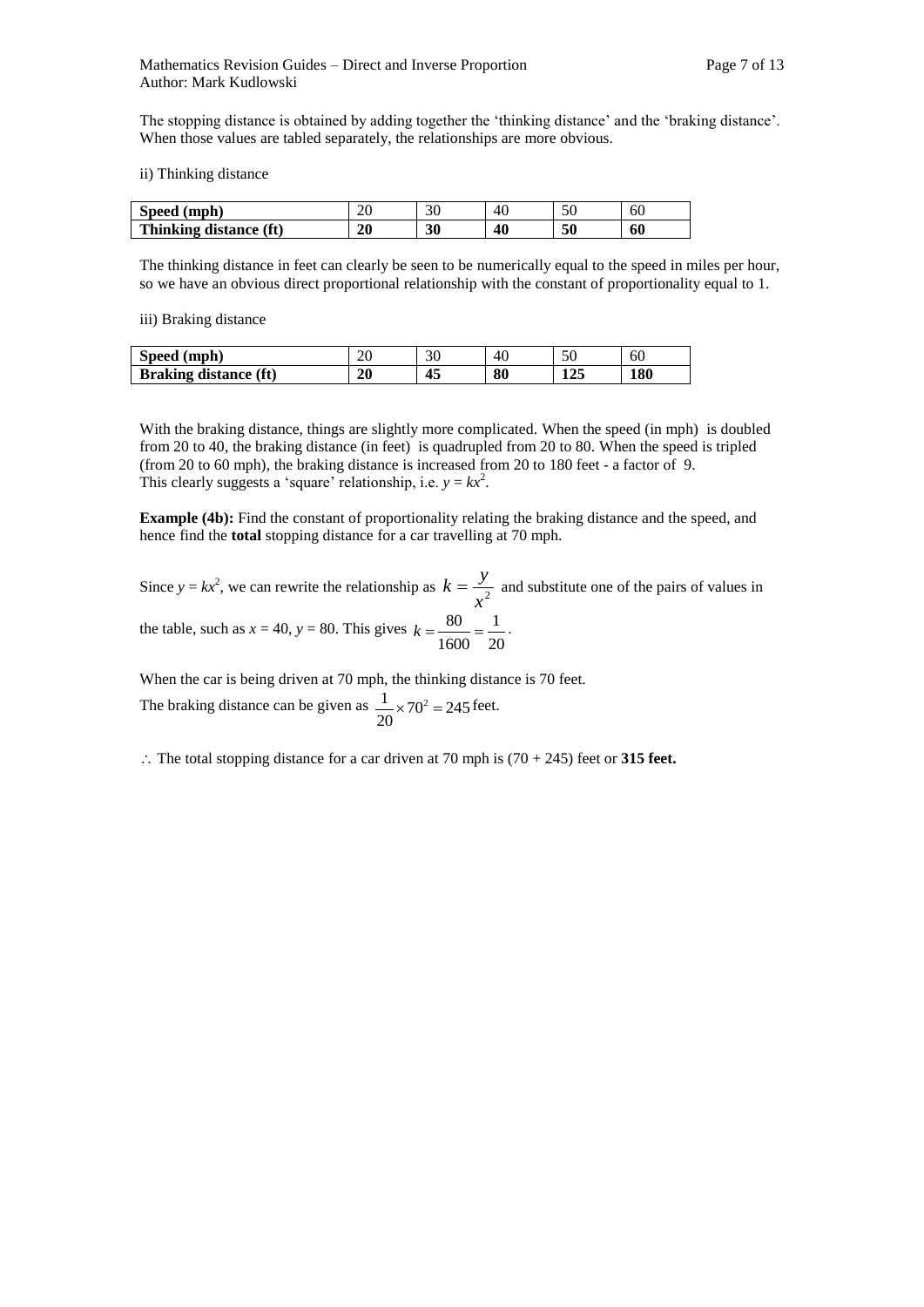**Inverse square relationship,**  $y \propto 1/x^2$  or  $y = k/x^2$ .



The relationship between *x* and *y* resembles the graph of  $y = 1/x^2$  for positive *x*.

The intensity of a lighthouse beam is measured at various distances from the source, and the following results obtained, taking the relative intensity at 5 km as 100.

| Distance (km)             | -   |     | ΙV          | ت |
|---------------------------|-----|-----|-------------|---|
| <b>Relative Intensity</b> | 025 | 100 | $\sim$<br>ت |   |

**Example (5):** Given that the light intensity falls off with distance according to an inverse square law,

i) find the constant of proportionality relating the intensity of the lighthouse beam and its distance from the source, and hence the relative intensity of the beam at 12.5 km.

ii) At what distance will the intensity of the light beam have fallen to 1% of its value at 5 km ?

This time, when the distance is **doubled** from 5 km to 10 km, the relative intensity is **quartered.**  Similarly, when the distance is multiplied by 5, the relative intensity falls to 4% or  $\frac{1}{25}$  of its previous value.

i) Since  $y = k/x^2$ , we can rewrite the relationship as  $k = x^2y$ , where *x* is the distance from the source and *y* the relative intensity.

Substituting  $x = 5$  and  $y = 100$ , we therefore have  $k = 2500$ .

When the distance  $x = 12.5$  km, the relative intensity is  $y = k/x^2$  $12.5^2$  $\frac{2500}{1}$  = 16. We make *x* the subject of the formula  $k = x^2y$  to obtain  $x = \sqrt{\frac{k}{y}}$ *k* (by rearranging).

The intensity will have fallen to 1% of its value at 5 km when the distance  $x = \sqrt{\frac{2}{1}}$  $\frac{2500}{1}$  km or 50 km.

(We could have also used the values  $x = 5$ ,  $y = 100$ . Multiplying the distance by 10 would reduce the light intensity by a factor of  $10^2$ , or 100.)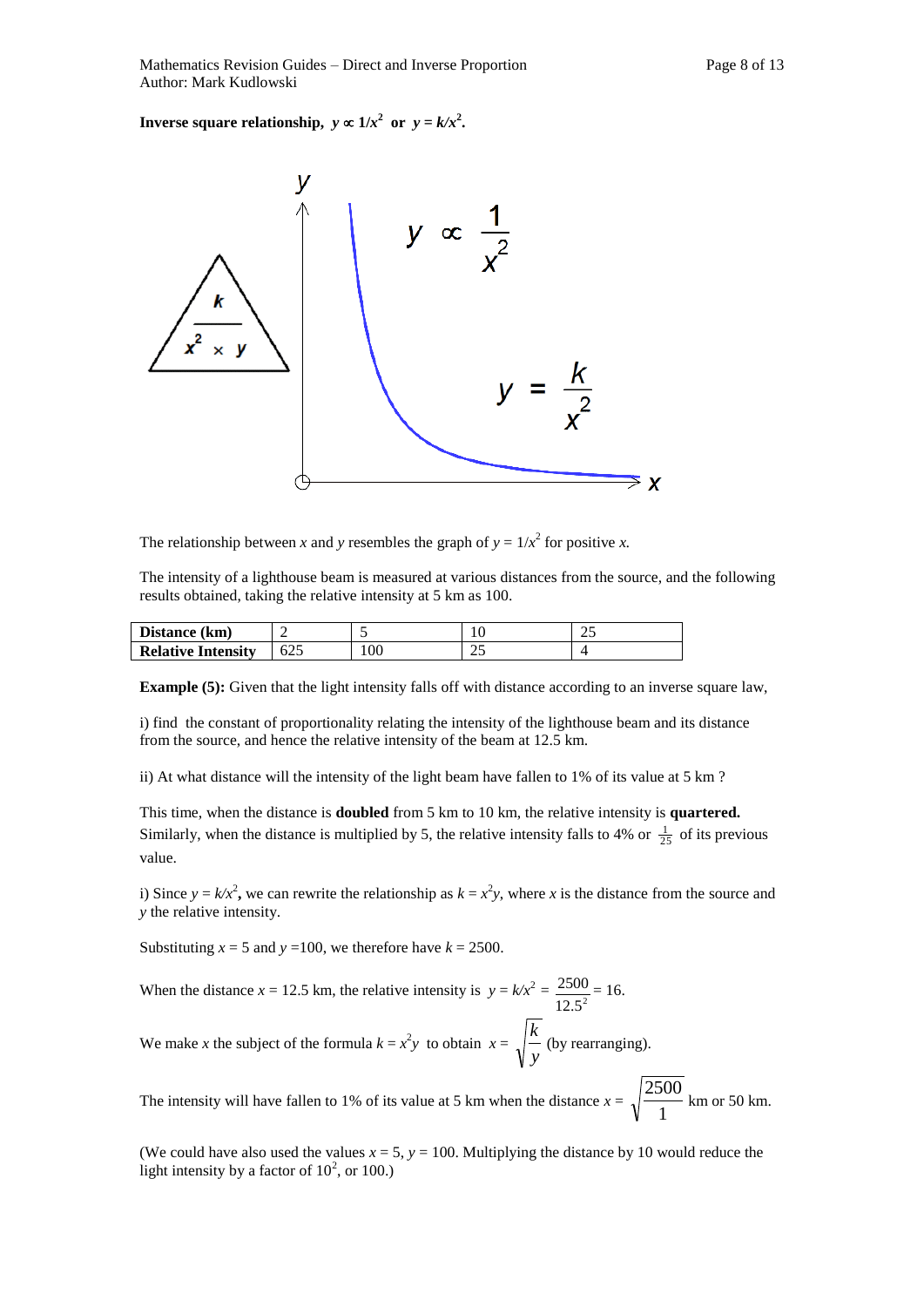**Square root relationship,**  $y \propto \sqrt{x}$  or  $y = k\sqrt{x}$ .



The relationship between *x* and *y* resembles the graph of  $y = \sqrt{x}$ .

**Example (6):** The relationship between an observer's height above sea level and the distance to the visible horizon is shown as follows :

| Height above sea level (m)       | 25 | 100 | 400 | 900 |
|----------------------------------|----|-----|-----|-----|
| Distance to visible horizon (km) |    | 36  |     | 108 |

As the height above sea level is increased by a factor of 4, the distance to the visible horizon is doubled, thus confirming the square-root relationship between the sets of data.

i) Find the formula relating the height above sea level and the distance to the visible horizon.

ii) A ship is just visible from the observation deck at Blackpool Tower, at a height of 156.25 m above sea level. How far away is the ship from the Tower ?

i) Since  $y = k\sqrt{x}$ , *x*  $k = \frac{y}{\sqrt{y}}$ . Substituting  $x = 100$  and  $y = 36$ , we have  $k = 3.6$  and the formula  $y = 3.6\sqrt{x}$ .

ii) Substituting  $x = 156.25$  (height of Blackpool Tower above sea level) into the formula in i), we have  $y = 3.6\sqrt{156.25} = 3.6 \times 12.5$  km = 45 km. Hence the ship is 45 km from Blackpool Tower.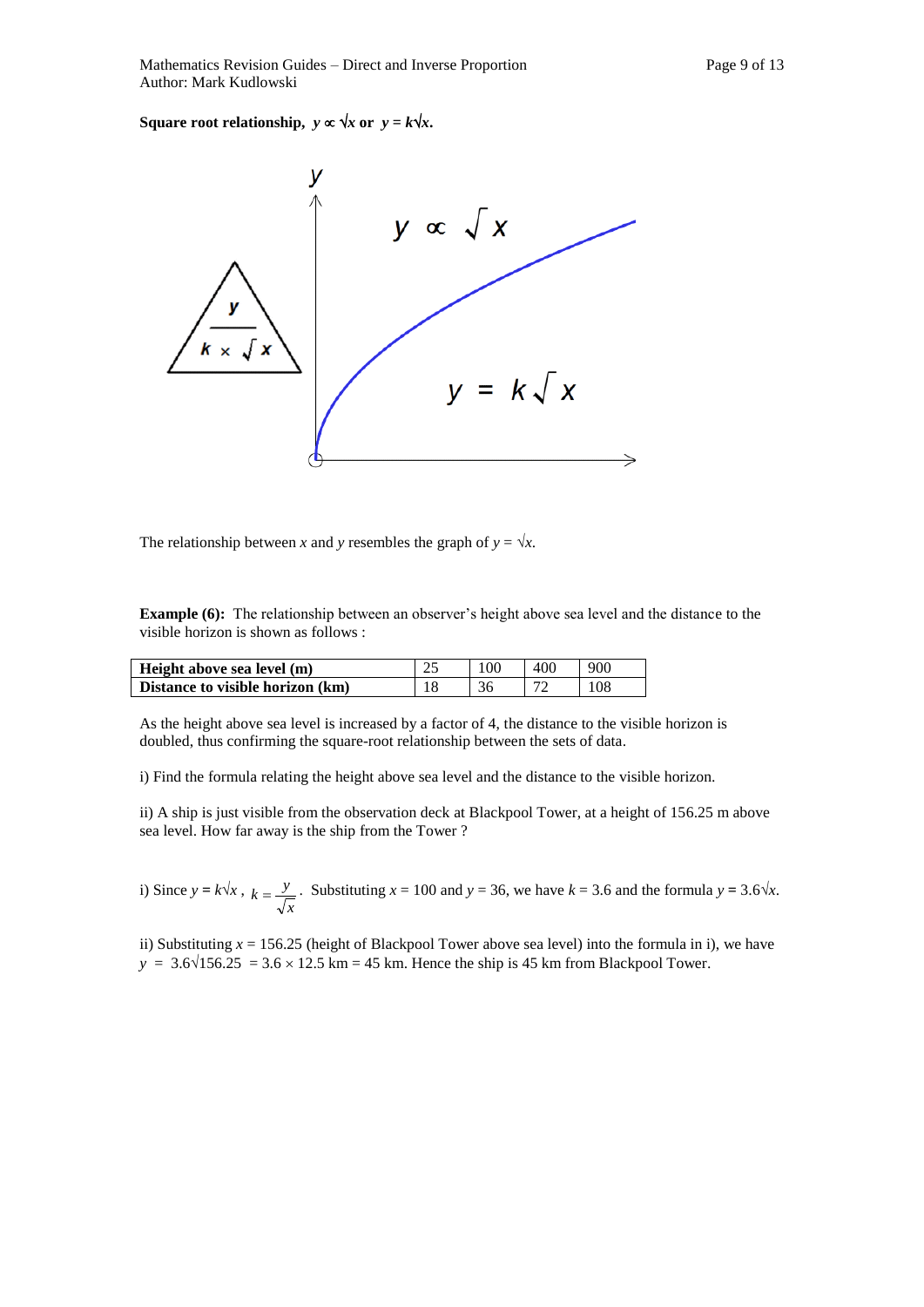**Example (7):** In an experiment, measurements of *l* and *f* were taken.

The results were as follows :

The results are connected by one of these rules.

a) 
$$
l = k\sqrt{f}
$$
 b)  $l = \frac{k}{f}$  c)  $l = \frac{k}{\sqrt{f}}$ 

Which rule is the correct one ? Give clear reasons for your answer, and hence find the equation connecting *l* and *f*.

Since *l* increases as *f* decreases, the relationship is one of inverse, rather than direct, proportion. We can therefore rule out option (a).

If we rearrange the formula for option (b), we have  $k = fl$ . However, the values of  $f = 64$  and  $l = 5$  would imply  $k = 320$ , but the values of  $f = 25$  and  $l = 8$  would imply  $k = 200$ . Since k is meant to be a constant, we must reject option (b) as well.

This leaves us with option (c), where  $k = l\sqrt{t}$  after rearrangement. Substituting  $f = 64$  and  $l = 5$  would make  $k = 40$ ; so would  $f = 25$  and  $l = 8$ , or  $f = 16$  and  $l = 10$ .

 $\therefore$  The relationship between *f* and *l* is  $l =$ *f*  $\frac{40}{\sqrt{ }}$ .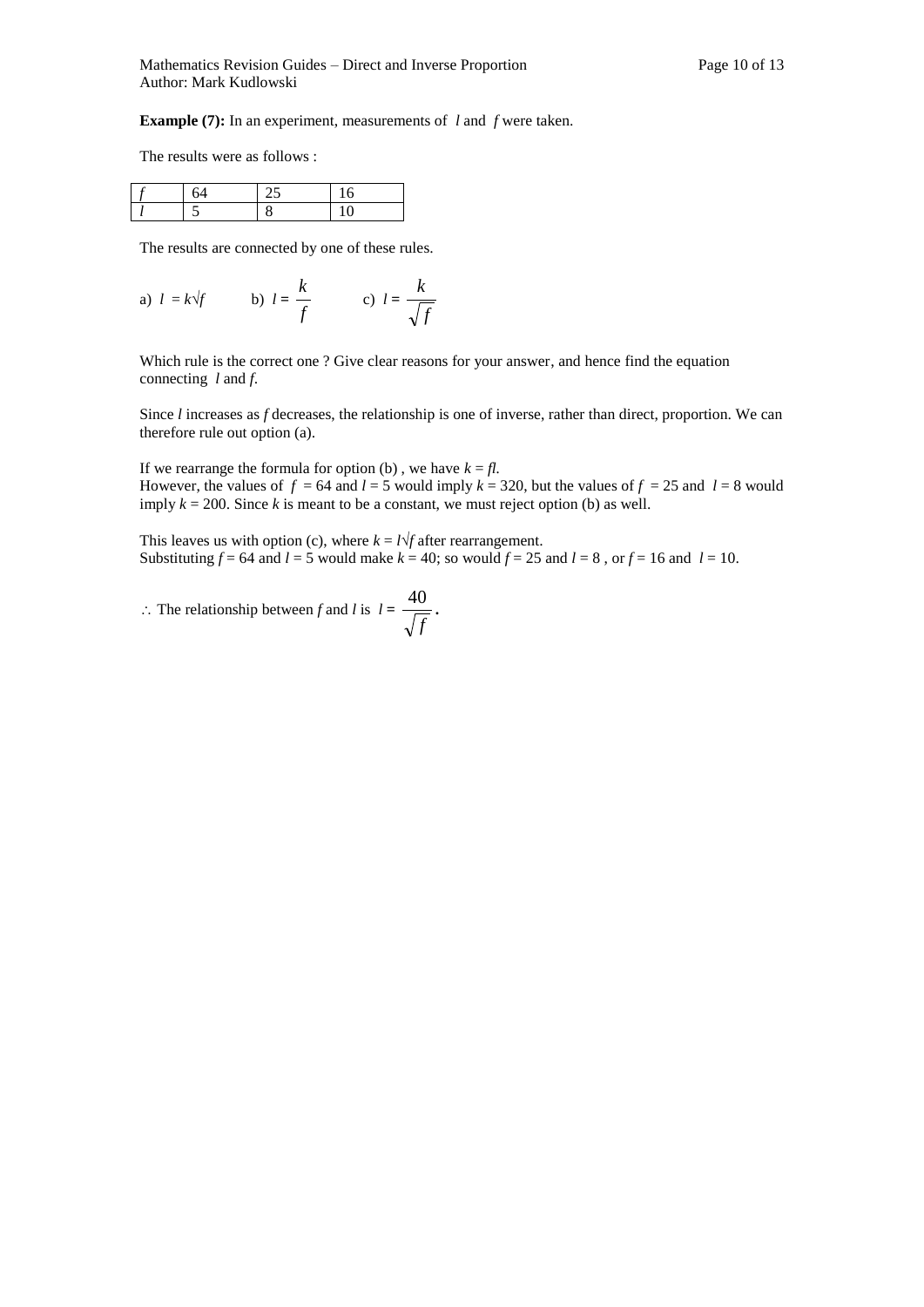**Example (8):** A container ship has a maximum speed of 28 knots, and the following table is used to estimate daily fuel consumption against speed.

| Speed in knots, $\nu$          |     |     |  |
|--------------------------------|-----|-----|--|
| Tonnes of fuel used per day, c | 128 | 250 |  |

i) Which rule represents the relationship between  $\nu$  and  $c$ ? Give reasons for your answer, and so find the constant of proportionality *k.* 

a) 
$$
c = kv
$$
 b)  $c = kv^2$  c)  $c = kv^3$ 

ii) Hence calculate the daily fuel consumption in tonnes if the ship is travelling at its maximum speed of 28 knots.

i) If 
$$
c = kv
$$
, then we would have  $k = \frac{c}{v}$ . However,  $\frac{128}{16} = 8$ ,  $\frac{250}{20} = 12.5$  and  $\frac{432}{24} = 18$ .

The resulting values of *k* are not constant so we can reject  $c = kv$  as a relationship.

If 
$$
c = kv^2
$$
, then  $k = \frac{c}{v^2}$ . However,  $\frac{128}{16^2} = \frac{1}{2}$ ,  $\frac{250}{20^2} = \frac{5}{8}$  and  $\frac{432}{24^2} = \frac{3}{4}$ .

We therefore eliminate  $c = kv^2$  as well.

With 
$$
c = kv^3
$$
, we would have  $k = \frac{c}{v^3}$ . Now  $\frac{128}{16^3} = \frac{1}{32}$ ,  $\frac{250}{20^3} = \frac{1}{32}$  and  $\frac{432}{24^3} = \frac{1}{32}$ .  
The constant of proportionality, *k*, is thus  $\frac{1}{32}$ .

ii) From the result in part i), the relationship between the speed  $\nu$  and the fuel consumption  $c$  is given by the formula  $c = \frac{1}{\sqrt{2}}v^3$ 32  $c = \frac{1}{2} v^3$ .

Substituting  $v = 28$  gives  $c = \frac{1}{28} \times 28^3 = 686$ 32  $c = \frac{1}{25} \times 28^3 = 686$ .

 $\therefore$  The ship would consume 686 tonnes of fuel per day if it were travelling at its maximum speed of 28 knots.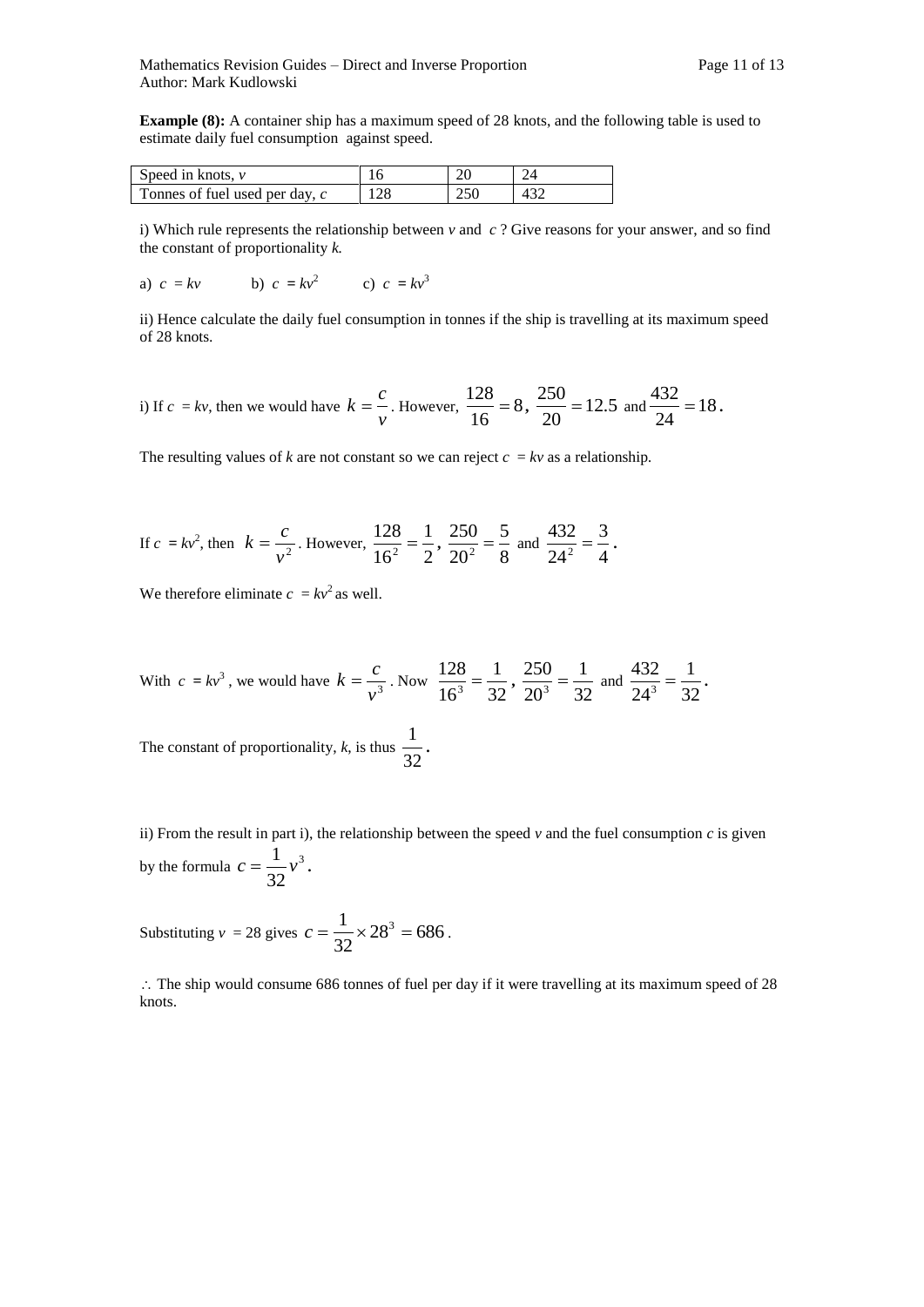#### **Multiple-stage direct and inverse proportion.**

The next example is a little more tricky, as it combines both direct and inverse proportion in the same question. Such problems are best tackled in stages.

**Example (9):** If 12 checkout staff at a supermarket can serve 48 customers in 20 minutes,

i) how long would it take 15 checkout staff to serve 84 customers ?

ii) how many checkouts need to be open to serve 240 customers in one hour ?

If we increase the number of checkout staff, we increase the number of customers being served in the same time interval. Hence the checkout staffing level and the number of customers are in direct proportion when time is unchanged.

#### **More checkouts = more customers (in same time)**

Also, an increase in the number of checkout staff would lead to a decrease in the time taken to serve the same number of customers. This time, the checkout staffing level and the time taken to serve the customers are in inverse proportion when the number of customers is unchanged.

#### **More checkouts = less time (for same number of customers)**

Finally, if the number of checkout staff remains constant, an increase in the number of customers would lead to an increase in the time taken to serve them. In other words, the number of customers and the time taken to serve them are in direct proportion when the number of checkout staff is unchanged.

#### **More customers = more time (for same number of checkouts)**

i) We can see that the number of checkout staff has increased from 12 to 15, or in the ratio 15 : 12, simplifying to 5 : 4. Therefore 15 checkout staff can serve  $\frac{5}{4} \times 48$ , or 60 customers, in 20 minutes. We now have the correct number of checkout staff, but we still need to increase the number of customers to 84, or in the ratio 84 : 60, simplifying to 7 : 5.

Since customer numbers and the time are in direct proportion, the time taken is  $\frac{7}{5} \times 20$ , or 28 minutes.

| 12 checkouts: | 48 customers: | 20 minutes | Original problem                                                                                                    |
|---------------|---------------|------------|---------------------------------------------------------------------------------------------------------------------|
| 15 checkouts; | 60 customers; | 20 minutes | Customers / checkouts in direct<br>proportion, so increase both in ratio 5 : 4<br>(i.e. multiply by $\frac{5}{4}$ ) |
| 15 checkouts: | 84 customers; | 28 minutes | Customers / time in direct proportion, so<br>increase both in ratio $7:5$ (i.e. multiply<br>by $\frac{7}{5}$ )      |